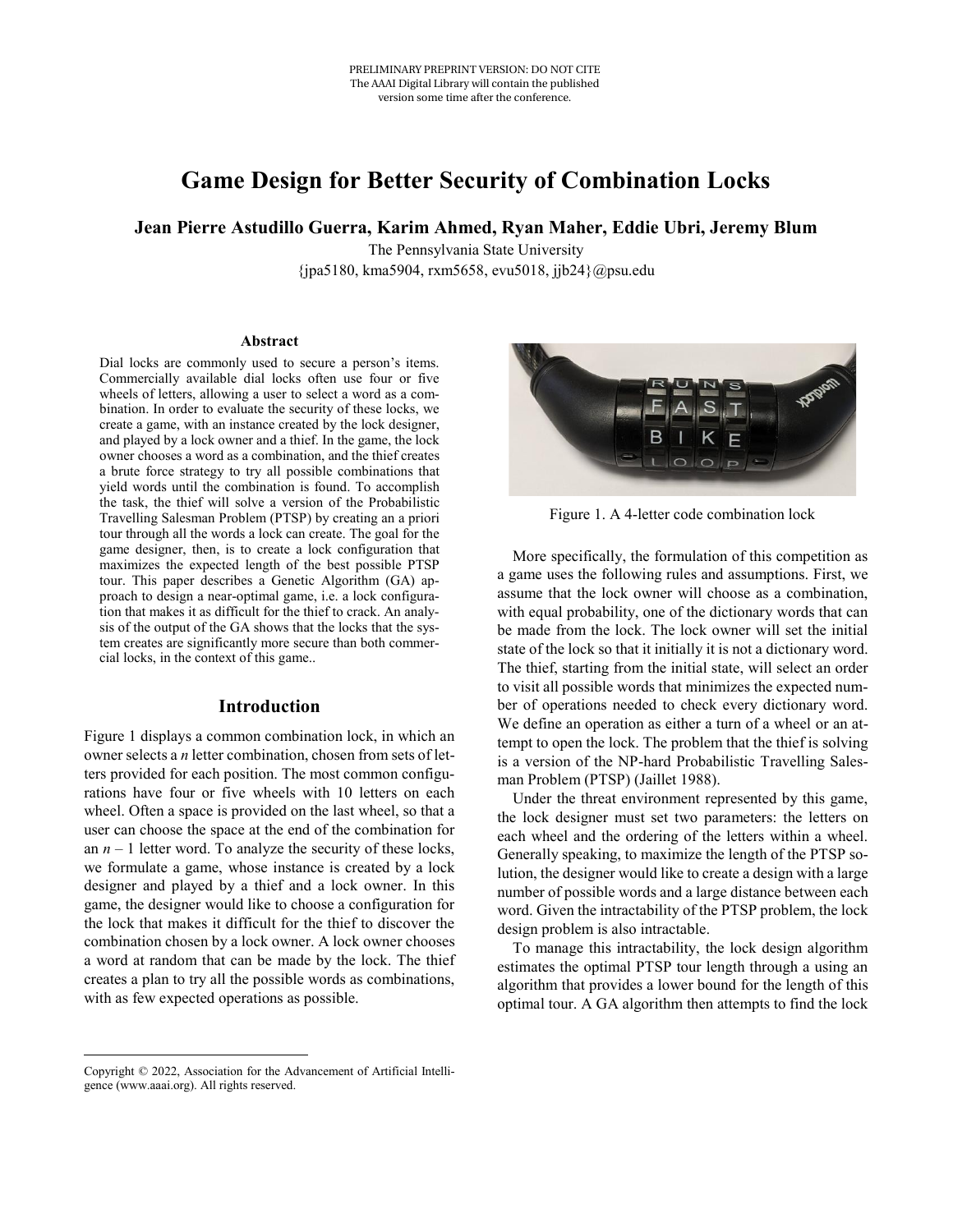design which maximizes the length of this lower bound for the PTSP tour length.

The lock configuration from the GA is then compared to commercially available dial locks. The results indicate that the lock configuration found by our algorithm greatly increased the amount of work required for the thief, with an increase of 77.4% operations on average and a 56.7% increase in the total number of words our lock can create. While these locks likely had additional design criteria, this significant improvement suggests that viewing the security of commercially available locks in the context of this game could improve their security.

#### **Related Work**

The PTSP is a well-studied stochastic routing problem in combinatorial optimization. In the PTSP, a demand to visit each node occurs (with probability p) or does not occur (with probability  $1 - p$ ) during a given day. In the Travelling Salesman Problem (TSP), the objective is to find the shortest tour through all the cities such that no city is visited twice, and the salesman returns at the end of the tour back to the starting city. However, in the PTSP the objective is to minimize the expected length of the a priori tour where each customer requires a visit only with a given probability (Marinakis and Marinaki 2010). The a priori tour can be seen as a template for the visiting sequence of all customers. In a given instance, the salesman travels along the a priori tour until all customers that should be visited are reached. The remaining ones that do not need to be visited will simply be skipped. The TSP can be treated as a special case of the PTSP. The main difference between PTSP and TSP is that in PTSP the probability of each node being visited is between 0.0 and 1.0 while in TSP the probability of each node being visited is 1.0 (Liu 2007).

The PTSP belongs to the class of NP-hard problems (Bertsimas, Jaillet, and Odoni 1990). This means that there is no known polynomial time algorithm for its solution. Therefore, there have been algorithms created with powerful heuristics to find good suboptimal solutions in reasonable amounts of time.

Let's consider this routing problem with a set of *n* nodes (Jaillet 1988). On any given instance of the problem, only a subset consisting of *k* out of the *n* nodes ( $0 \le k \le n$ ) must be visited. However, the exact *k* nodes that must be visited are not known a priori. The length of an actual tour can be defined as the length of this a priori path from the start node to the last of the *k* nodes in a given instance. Since the instance is chosen from a probability distribution, and the tour is set before this instance is known, the goal is to minimize the expected length of this tour.

Using a similar approach to the PTSP, the lock designer wants to create as hard an instance of the PTSP problem as possible. Thus, the goal is to create a lock configuration that maximizes the expected length of this a priori tour through all the potential words.

Since the PTSP is NP-hard, we will not try to solve it exactly. Rather, we will use a lower bound on the PTSP problem as an estimate of the fitness for the optimal PTSP tour. Lower bounds for the TSP problem have been established for a variety of reasons in the past, including speeding up branch-and-bound algorithms (Christofides 1972). These lower bounds include ones derived from the Minimum Spanning Tree, and repeated reduction of the distance matrix through a contraction algorithm.

As discussed earlier in this paper, the task of finding the optimal lock configuration is an intractable problem. In this work, we use a Genetic Algorithm (GA) to find a near optimal solution to this intractable problem. Genetic Algorithms are a family of computational models inspired by evolution. These algorithms encode a potential solution to a specific problem on a simple chromosome-like data structure and apply recombination operators to these structures in such a way as to preserve critical information (Whitley 1994). Genetic algorithms simulate natural selection through the incorporation of a survival-of-the-fittest approach. A population is seeded with individuals that represent initial guesses at a good solution. Then, a crossover process combines genetic material of existing individuals to create a new generation of solutions (Dwivedi et. al. 2012). As part of the combination process, there is typically the chance of a mutation event which simulates mutations in real chromosomes. These mutations serve to widen the search of the solution space.

## **A Genetic Algorithm for Lock Configuration Optimization**

The performance of the Genetic Algorithm for lock design depends mostly on the encoding scheme and the choice of genetic operators, including the initial population, the selection, the crossover, and the mutation operators. Before introducing the details of these operators, we first describe the lower bound for the PTSP problem that will be used to determine a solution's fitness.

#### **Lower Bound for PTSP Solution**

The thief's goal is to find an a priori tour through all the words that minimizes the expected number of operations, where an operation is defined either as a turn of the dial one position or an attempt to open the lock. The idea behind the lower bound for the PTSP problem is that the a priori tour must change one or more dials to move to a new word and then attempt to open the lock.

To calculate this lower bound, we start by averaging the minimum distance between a word and the two closest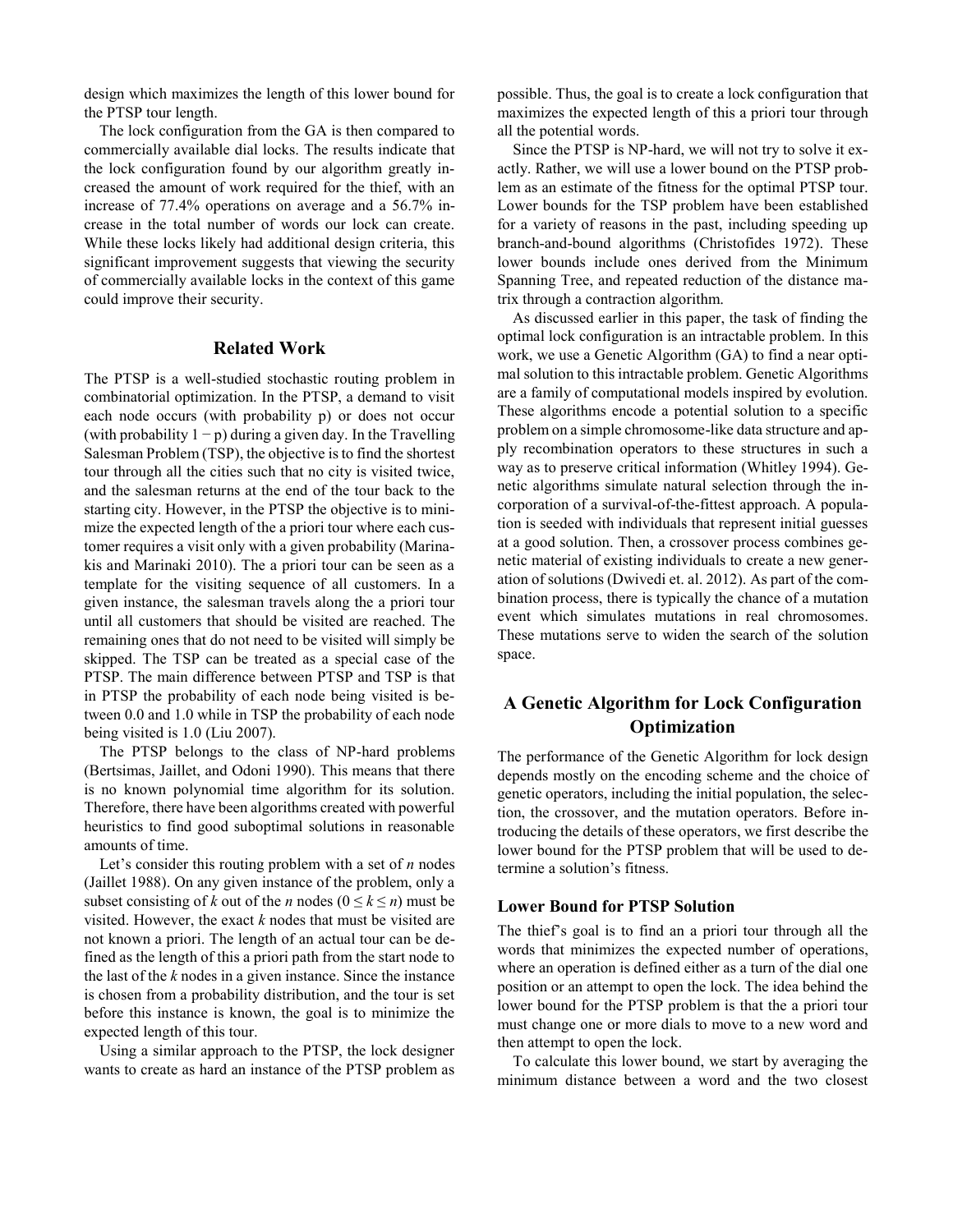| Wheel 1     | Wheel 2 | Wheel 3 | Wheel 4 |
|-------------|---------|---------|---------|
| <b>RUEV</b> | 7V7     | 17 V 7  |         |

Figure 2. Simple lock configuration.

words. Let  $d_i$  be the  $i<sup>th</sup>$  distance in this list when ordered from least to greatest. This ordering represents the order in which the thief could visit the words, with the idea that the thief would start by trying words that are close together before moving on to words that require more operations to reach.

We use the average because for each word we must move to the word, and then we must also move away from the word. Note that we make an adjustment to the last entry in this list of possible words,  $d_n$ . Rather than taking the average of the distances to two closest words, we use just the distance to the closest word. The rationale is that the thief will not need to move off of the last word in the list.

After sorting the list of distances, we must add one to each distance to simulate the thief attempting to open a lock. Thus, the fitness of a solution *S*,  $F(S)$ , is estimated as:

$$
F(S) = \frac{1}{n} \sum_{i=1}^{n} \sum_{i=1}^{n} (d_i + 1)
$$
 (1)

To better illustrate this fitness estimation, consider the following example. Assume that the list of words is: BAKE, CAKE, FAKE, FORK, FORM, and FORT. Now, assume the lock has a configuration as shown in Figure 2, with an starting code of BZKE. The optimal PTSP will visit the words in the order given by the list above. First, the thief will change the combination of BZKE to BAKE and try to open the lock, requiring two operations. Next the thief will change the combination from BAKE to CAKE requiring two more operations, and a running total of 4 operations. Working through the remaining words, the running number of operations for each word of 2, 4, 6, 10, 12, and 14. Summing these operations and dividing by 6, yields a fitness of 7.92 expected operations.

Tables 1 and 2 show the calculation for the lower bound of the fitness of this solution. We start by taking the average of the two closest words for each possible word in the list, as shown in Table 1.

|             |             |               | Ave. Distance to Nearest |
|-------------|-------------|---------------|--------------------------|
| Word        |             | Nearest Words | Words                    |
| <b>BAKE</b> | <b>CAKE</b> | <b>FAKE</b>   | 1.5                      |
| <b>CAKE</b> | <b>BAKE</b> | <b>FAKE</b>   |                          |
| <b>FAKE</b> | <b>CAKE</b> | <b>BAKE</b>   | 1.5                      |
| <b>FORK</b> | <b>FORM</b> | <b>FORT</b>   | 1.5                      |
| <b>FORM</b> | <b>FORK</b> | <b>FORT</b>   |                          |
| <b>FORT</b> | <b>FORM</b> | <b>FORK</b>   | 15                       |

Table 1. Distances to nearest words for each word in the word list.

| Sorted $d_i$ 's          | Distances Running Total |  |
|--------------------------|-------------------------|--|
|                          |                         |  |
| $\mathcal{L}$            |                         |  |
| 2.5                      | 6.5                     |  |
| 2.5                      |                         |  |
| 2.5                      | 11.5                    |  |
| 2.5                      | 14                      |  |
| <b>Sum of Distances:</b> | 47                      |  |
| Adjustment:              | 0.5                     |  |
|                          | 7.75                    |  |

Table 2. Calculation of the lower bound for the fitness.

Next, we sort these distances and add one to each value to calculate the list of sorted distances. Note that after we sum the distances running total, we make an adjustment for the last entry in the list,  $d_n$ , since we do not need to move from the last word tried. Therefore, for this specific example,  $F(S) = 7.75$ .

#### **Solution Representation**

A lock in the GA is encoded as lists of symbols, one per wheel, as shown in Figure 3. The symbols can be either letters or a blank space. The order of the letters corresponds to the order of the letter in the wheels. All of the mutation and crossover operations, described later, will ensure that the symbols on a wheel are unique.

| Wheel 1                                 | Wheel 2 | Wheel 3 | Wheel 4    |
|-----------------------------------------|---------|---------|------------|
| <b>PTNSBCADRM UEOCSRAIMP TRAMNCDSEP</b> |         |         | A SCDEOTPI |

Figure 3. Lock representation of a four-wheel lock used in the GA code.

#### **Initializing the Population**

Setting the initial population for the GA is crucial to the speed and the convergence of the algorithm (Abdoun, Abouchabaka, and Tajani 2012). In our approach, the initial group of lock configurations is set by three initialization operators. The operators are chosen uniformly at random, and each creates a single configuration. This process is repeated until the population reaches a size of 40 solutions.

*Initialization Based on Dictionary Words.* This initialization operator chooses a random word from the dictionary that is equal to or less than the length of the number of wheels a lock has. It then adds each letter of that word to each wheel of a lock depending on the position of the letter in that word. This heuristic is repeated until every wheel of the lock is filled to their max letter size, in our case 10 letters per wheel.

*Initialization Based on Letter Frequency*. This initialization operator simulates a raffle process where the letters are chosen with a probability equal to the frequency that the letter appears in the dictionary. When choosing a letter for the  $i^{th}$  wheel, the frequency for a letter is the proportion of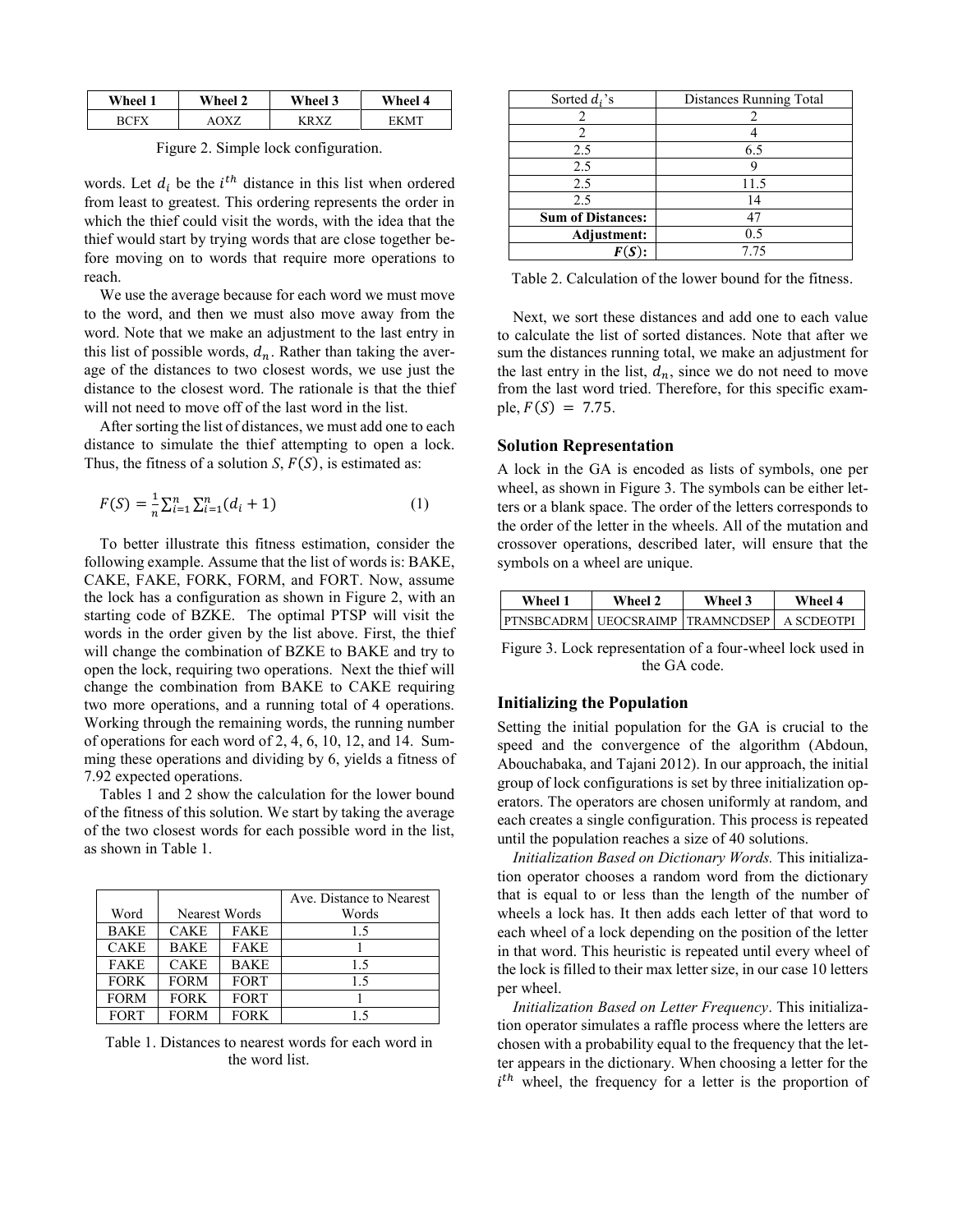words where this letter is used as the  $i^{th}$  letter in a word whose length is less than or equal to the number of dials on the lock.

*Initialization Based on Random Letter Selection*. This initialization operator is a simple random letter selector. The operator simply chooses letters or the space at random until the lock dials are filled. The operator makes sure that the letters are not repeated in a wheel.

#### **Selection**

A selection algorithm selects solutions to combine to create a new solution in the next generation. While there are many different types of selection, we will use the most common type, roulette wheel selection (Abdoun, Abouchabaka, and Tajani 2012). In roulette wheel selection, the individuals in the population are given a probability of being selected to generate chil-dren for the next population, that is directly proportion-al to their fitness. Therefore, in this approach, individuals who have high values of the fitness function are more likely to be chosen among the individuals to generate the children. After selecting two of these solutions, called parents, two children are then created by applying a crossover algorithm to the parents.

#### **Crossover**

After a pair of parents are selected from the pool, the crossover operation creates two new solutions based on these parents. Our approach uses a modified ordered crossover method (OX) as the crossover operator, an approach that has proven to be one of the best approaches for the TSP (Abdoun and Abouchabaka 2011).

This modified order crossover method is used when the problem is order based, like the problem in our research. Given two parent chromosomes, two crossover points (called crossover sites) are selected at random, partitioning the solutions into a left, middle, and right portion. The ordered two points crossover sites behave as follows: child 1 inherits its left and right section from parent 1 and its middle section is determined by the middle section in parent 2. The same thing happens to child 2 but with parent 2 being the left and right sections instead, and the middle section determined by parent 1.



Figure 4. OX Crossover operator using only one wheel.

Figure 4 shows an example of the crossover algorithm OX with only one wheel. First, the crossover points are selected, which are at the fourth and seventh letter, in the example. The letters are then copied from a corresponding parent, at and before the first crossover point. and at and after the second crossover point.

The modification to the OX algorithm then follows. Rather than simply copy the middle section from the other parent, the operator starts copying letters from the other parent after the first crossover point, skipping any letters that have already been selected. We wrap around to the beginning of the wheel when looking for this next letter, if necessary. For example, in Figure 4, we cannot start by copying the letter C to child 2 because a C already appears in the wheel. The same is true of the letter F. Instead, we skip these letters and start copying from parent 1 at the G. Similarly, for child 1, normally the letter I would appear as the sixth letter. However, since it already appears in the wheel, we skip it, adding the N and the S from parent 2.

The modified OX operator is applied to all of the wheels in a similar fashion. Different crossover points are chosen, at random, for each wheel.

#### **Mutation**

After creating child solutions, GA's typically apply mutation operators. Our approach applies five mutation operations, each one running a random number of times between 0 and 50. The mutation produced by the operator is discarded if it does not yield an improvement in fitness. The first two mutations are designed to increase the number of words that can be made with the letters on the lock. The last three are designed to place the letters in such a way that the number of operations needed to visit all words increases.

*Mutation based on a Random Word*. The first mutation chooses a random letter from a random word in the dictionary and ensures that letter is present in the lock. The operator first picks a wheel and a letter to add at random. Then, with equal probability, it randomly picks a letter already configured in that wheel and replaces it with the letter chosen before.

*Mutation Based on Underutilized Letters*. This mutation operator first picks a letter and the wheel to insert that letter at random. Then, it selects the letter that participates in the fewest number of words in that wheel. The fitness after this change is then evaluated. If this new solution creates more words, the operator terminates. Otherwise, the operator will try to find a different replacement letter for a limited number of times.

*Mutation based on Random Swap*. This mutation operator is a simple mutation that is based on randomness. The operator first chooses a wheel at random. Then, it picks two letters in that wheel at random and swaps the locations of the letters.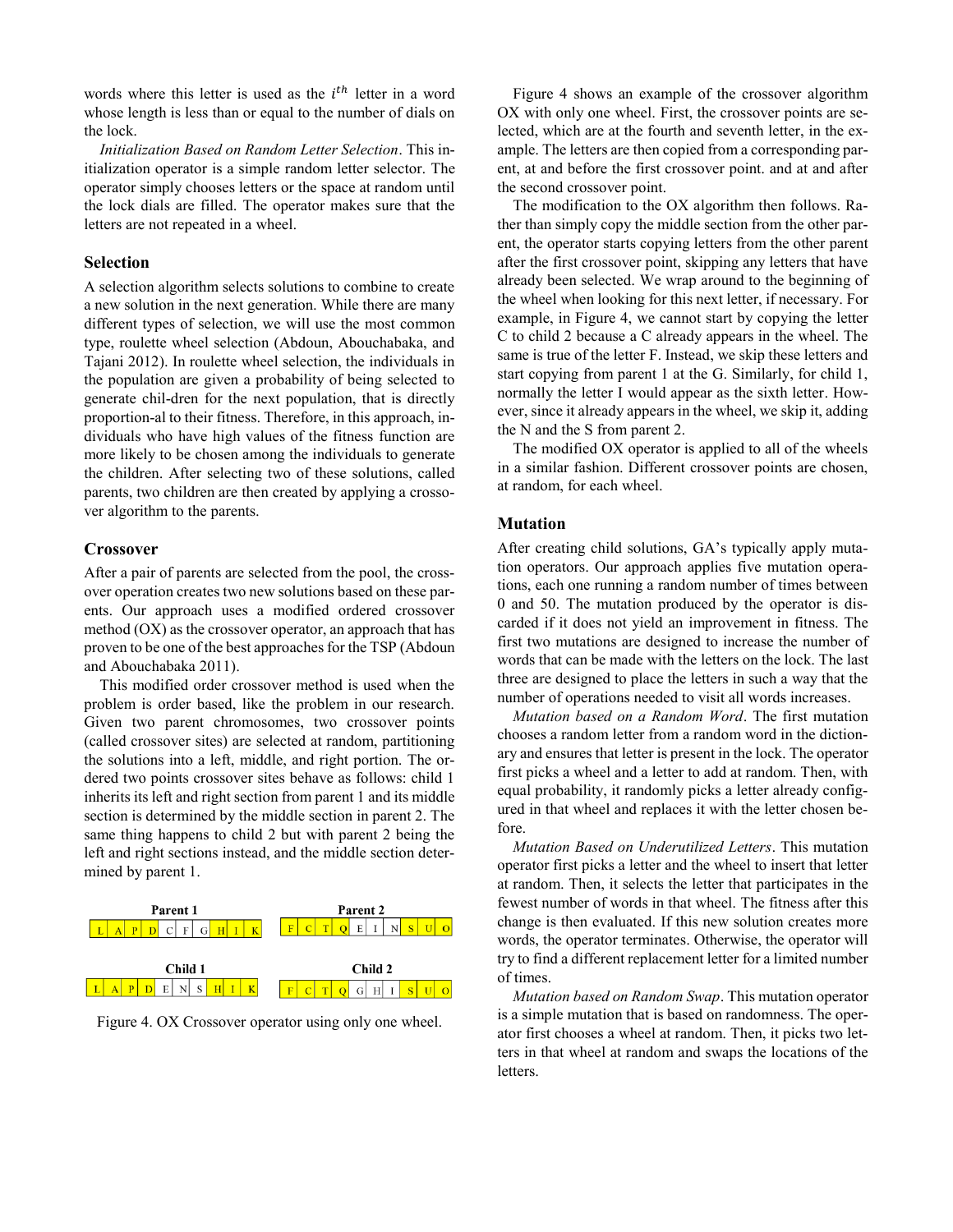*Mutation to Interleave Common and Uncommon Letters*. This mutation operator attempts to place commonly used letters next to uncommon letters in the wheels of a lock. This should increase the distance between words. The operator first chooses a wheel at random. Then, the operator divides the letters into two equal subsets, a common subset and an uncommon subset, based on the frequency that they appear in words. The operator then chooses a letter in that wheel at random, with position  $i$ , and checks if it is common or uncommon. Depending on the characteristic of letter  $i$ , the operator checks that the letter  $i + 1$  is the opposite. If it is not, the operator chooses the first letter, of the opposite type, that it finds in that wheel and swaps both positions of the letters.

*Mutation Swapping Replacement Letters*. This mutation operator seeks to separate pairs of letters that occur in words that differ only in the pair of letters. For example, there are a large number of pairs of four-letter words that are identical with the exception of containing either an "a" or an "i" as the second letter, for example, "tack" and "tick", or "bake" and "bike". This operator would try to place the "a" and the "i" at some distance away in the second wheel.

To do this, the operator first picks a wheel and a letter in that wheel at random. Then, the operator goes through all the words that the lock can create and finds the letter that appears with this chosen one in the most number of similar words. The operator then moves this letter to a random location between 3 and 5 turns from the original letter.

#### **Insertion**

The GA uses elitism when inserting new solutions in the population. Rather than replacing all parents with new solutions, elitism preserves the best solutions in the population (Chakraborty and Chaudhuri 2003). The best 40 solutions are always retained regardless of whether they were present in the population prior to the generation of new solutions.

#### **Experimental Results**

To solve the lock designer's problem, an experiment was performed with three goals in mind: to find a lock that will create the greatest number of words, to find a configuration of this lock that maximizes the lower bound fitness, and to compare commercially available locks to this optimal lock configuration. The experiments found locks that produce usable combinations for more than 55% of the possible combinations. The results contained some surprises that indicate that heuristic approaches to lock design are not likely to yield good results. Moreover, the best lock found by the GA system greatly outperformed commercial locks with about a 60% increase in both the number of words that are possible as well as the lower bound on the expected number of operations needed for a thief to break the lock.



Figure 5. Fitness of best solution every run by generation.

|                |      |                   |             |        | <b>Standard</b>      |
|----------------|------|-------------------|-------------|--------|----------------------|
|                | Min  | Max               | <b>Mean</b> | Median | <b>Deviation</b>     |
| <b>Fitness</b> |      | 7542.555 7567.246 | 7558.562    |        | 7558.845 6.086481909 |
| <b>Words</b>   | 5539 | 5540              | 5539.48     | 5539   | 0.509901951          |

Table 3. Fitness and number of words in every run.

#### **Overview of Results**

The GA was designed and implemented in Java. The word list used in the experiment came from a dataset containing the 333,333 most commonly-used single words on the English language web, as derived from the Google Web Trillion Word Corpus (Norvig 2008). This list includes 12,977 3-letter strings and 31,140 4-letter strings. The list is larger than typical dictionaries because it includes non-word strings that appear in web pages like "aaaa" and "yolo." It seems reasonable that these common non-word strings would make likely combinations chosen by lock owners.

To evaluate the performance of the GA, the algorithm ran 25 times each with a population size of 40 that evolved for 100 generations. Figure 5 plots the fitness of the best solution in each generation for these 25 runs. The GA performs consistently, with rapid improvement in early generations and plateaus to roughly the same fitness in later generations.

Table 3 displays statistics for the central tendencies and dispersion of the best solution in each of the 25 runs. As seen in the table, the number of words, which can be made by the locks, and the fitness of the best solution were consistent across these optimization runs. This consistency suggests that the design of the GA does well in avoiding being stuck in local optima far from the global optima.

### **Best Lock Configuration**

The best lock configuration found in the 25 runs is displayed in Figure 6. There are some surprising results in this lock that suggest that simpler optimization approaches to lock design will not work as well as the GA.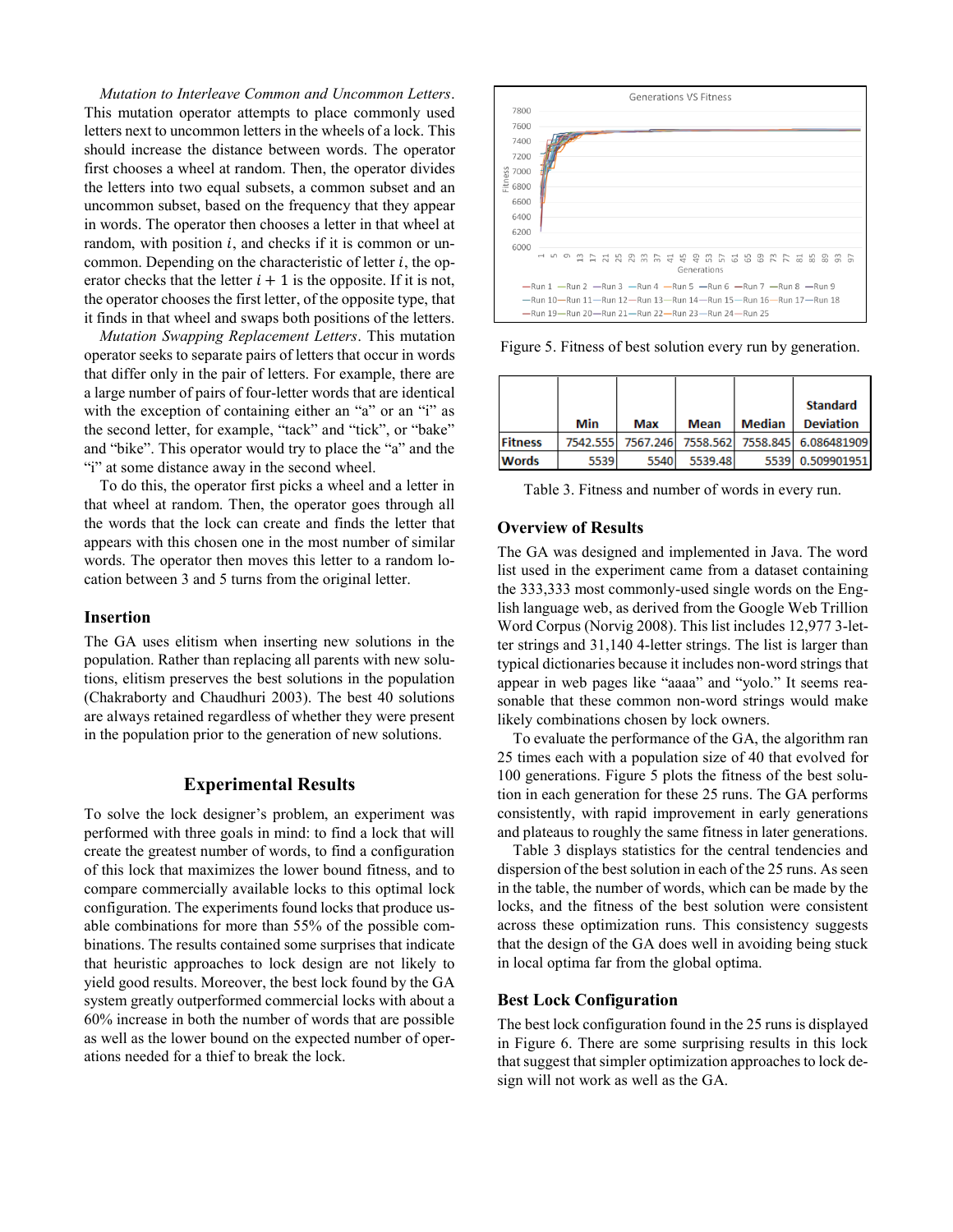

Figure 6. Best lock configuration design found by GA.

First, the lock with the best fitness made 5,539 words, rather than the maximum of 5,540 found in other runs. Recall that since the PTSP uses a running total of distances, the effect of adding one more word is significant since the last word includes the sum of all previous distances. This result suggests that the letter selection and placement should be optimized together, as in the GA system. The best lock configuration may not be found by a simpler, two-phase optimization process, in which a system first selects letters and then selects ordering of the letters.

Second, we had expected that the final wheel would contain consonants with the space and the letter "e." However, in the best lock, other vowels also appeared, and an examination of the dictionary confirmed that these vowels appeared in a large number of words. The 8 most common consonants in English are r, t, n, s, l, c, d, and p (Keating 2021). Table 4 shows the change in the number of words after substituting one of the consonants that was missing with one of the vowels. Note that the number of words after replacing one of these vowels with a consonant always decreased.

The third surprise was that we expected that vowels in a wheel would be better to be separated, rather than appearing in adjacent spots. We had assumed that separating these letters would increase the minimum distance between words. To confirm that the configuration is reasonable, we compared the fitness in the configuration found by the GA with ones where the vowels were separated. The results, shown in Table 5, confirm that the configuration produced by the GA outperforms the other possibilities that were tested.

| Vowel    | Consonant | Words Before | Words After |
|----------|-----------|--------------|-------------|
|          |           | Replacement  | Replacement |
| А        | R         | 5539         | 5149        |
| A        | N         | 5539         | 5114        |
| A        |           | 5539         | 5122        |
|          | R         | 5539         | 5381        |
|          | N         | 5539         | 5346        |
|          | L         | 5539         | 5354        |
| O        | R         | 5539         | 5453        |
| $\Omega$ | N         | 5539         | 5418        |
|          |           | 5539         | 5426        |

Table 4. Effect of replacing a vowel with a common consonant in wheel 4 of the best lock.

| Wheel                       | GA           | Alter-       | Fitness       | Fitness  |
|-----------------------------|--------------|--------------|---------------|----------|
| Num.                        | Config-      | nate         | <b>Before</b> | After    |
|                             | uration      | Config-      | Change        | Change   |
|                             |              | uration      |               |          |
|                             | <b>AIMPS</b> | AMPSC        | 7567.246      | 7545.232 |
|                             | <b>CRLND</b> | <b>IRLND</b> |               |          |
| $\mathcal{D}_{\mathcal{L}}$ | <b>AIRSM</b> | <b>ARISE</b> | 7567.246      | 7505.651 |
|                             | <b>PCEUO</b> | <b>MUPOC</b> |               |          |
| 3                           | <b>AIMTC</b> | <b>AMTCP</b> | 7567.246      | 7542.555 |
|                             | <b>PRNSD</b> | <b>IRNSD</b> |               |          |
|                             | AS PC        | AS PO        | 7567.246      | 7542.918 |
|                             | <b>OTEDI</b> | <b>CETID</b> |               |          |

Table 5. Effect of rearranging letters in the GA lock.

#### **Comparison with Commercial Locks**

Commercial lock design can also be evaluated within the context of the game design which the GA system is attempting to optimize. The analysis reveals that under the threat environment modeled by the game, the GA system's lock design significantly outperforms commercial locks.



Figure 7. Number of words possible in each lock



Figure 8. Fitness of commercial lock configurations versus the fitness of the lock configuration designed by the GA.